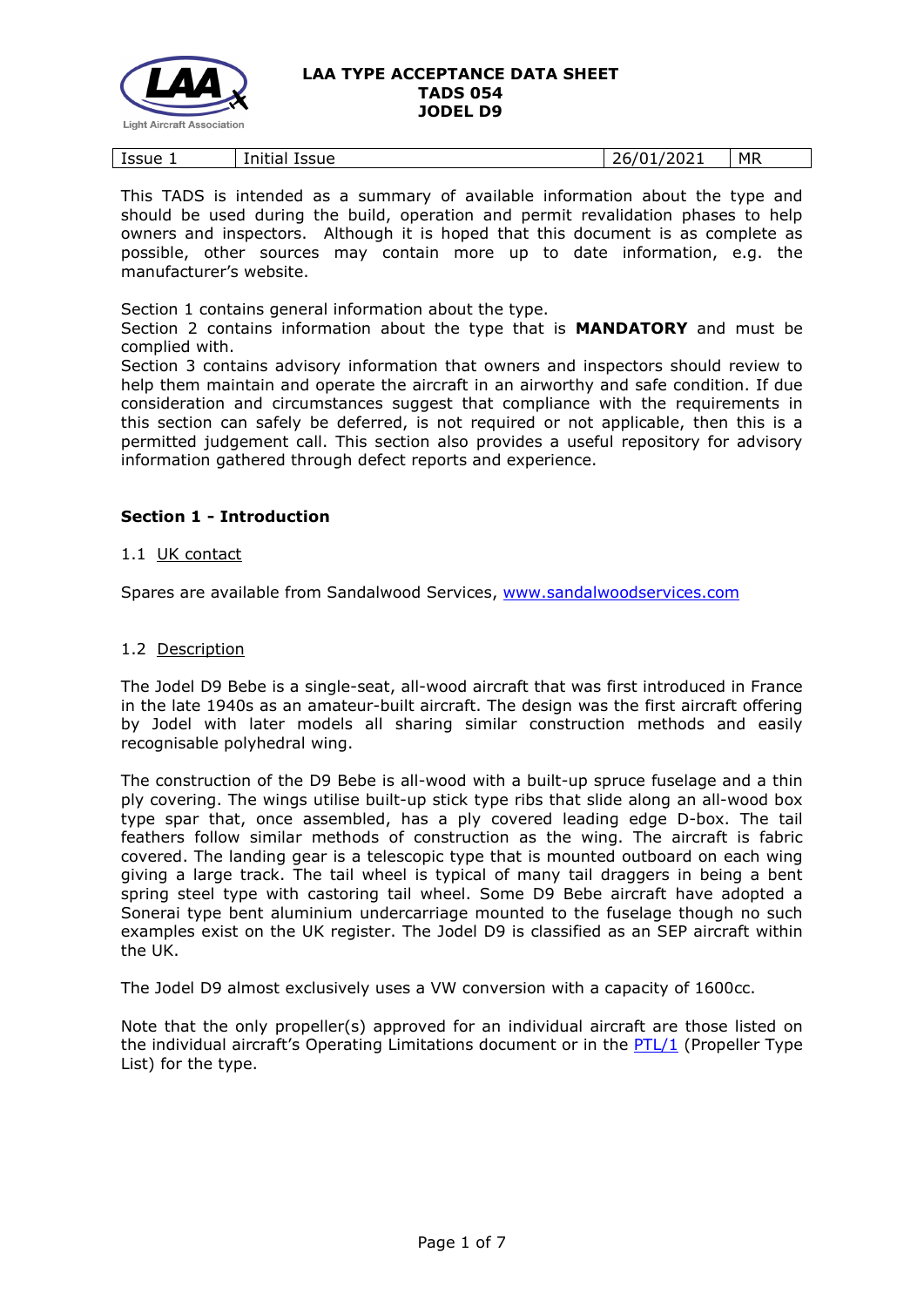

# **Section 2 – Mandatory information for owners, operators and inspectors**

At all times, responsibility for the maintenance and airworthiness of an aircraft rests with the owner. A Condition of a Permit to Fly requires that: *"the aircraft shall be maintained in an airworthy condition".* 

### 2.1 Fast Build Kit 51% Compliance

Not applicable on plans built aircraft.

### 2.2 Build Manual

The Jodel D9 Bebe is constructed from traditional plan sets detailing each major assembly and its sub components. These plans provide all necessary detail to complete the aircraft, no manual is provided.

### 2.3 Build Inspections

Build inspection schedule 1 (Wooden Aircraft). Inspector approval codes A-A or A-W. Inspector signing off final inspection also requires 'first flight' endorsement.

#### 2.4 Flight Manual

None.

## 2.5 Mandatory Permit Directives

None specifically applicable to this aircraft type.

Check the LAA website for MPDs that are non-type specific  $(TL2.22)$ .

## 2.6 LAA Required Modifications (including LAA issued AILs, SBs, etc)

None.

## 2.7 Additional engine operating limitations to be placarded or shown by instrument markings

Notes:

- Refer to the engine manufacturer's latest documentation for the definitive parameter values and recommended instruments.
- Where an instrument is not fitted, the limit need not be displayed.

### With VW: Maximum CHT: 225°C Maximum EGT: 800°C Maximum oil temperature: 90°C Minimum oil pressure: 2.5 kg/cm² @ 3000 rpm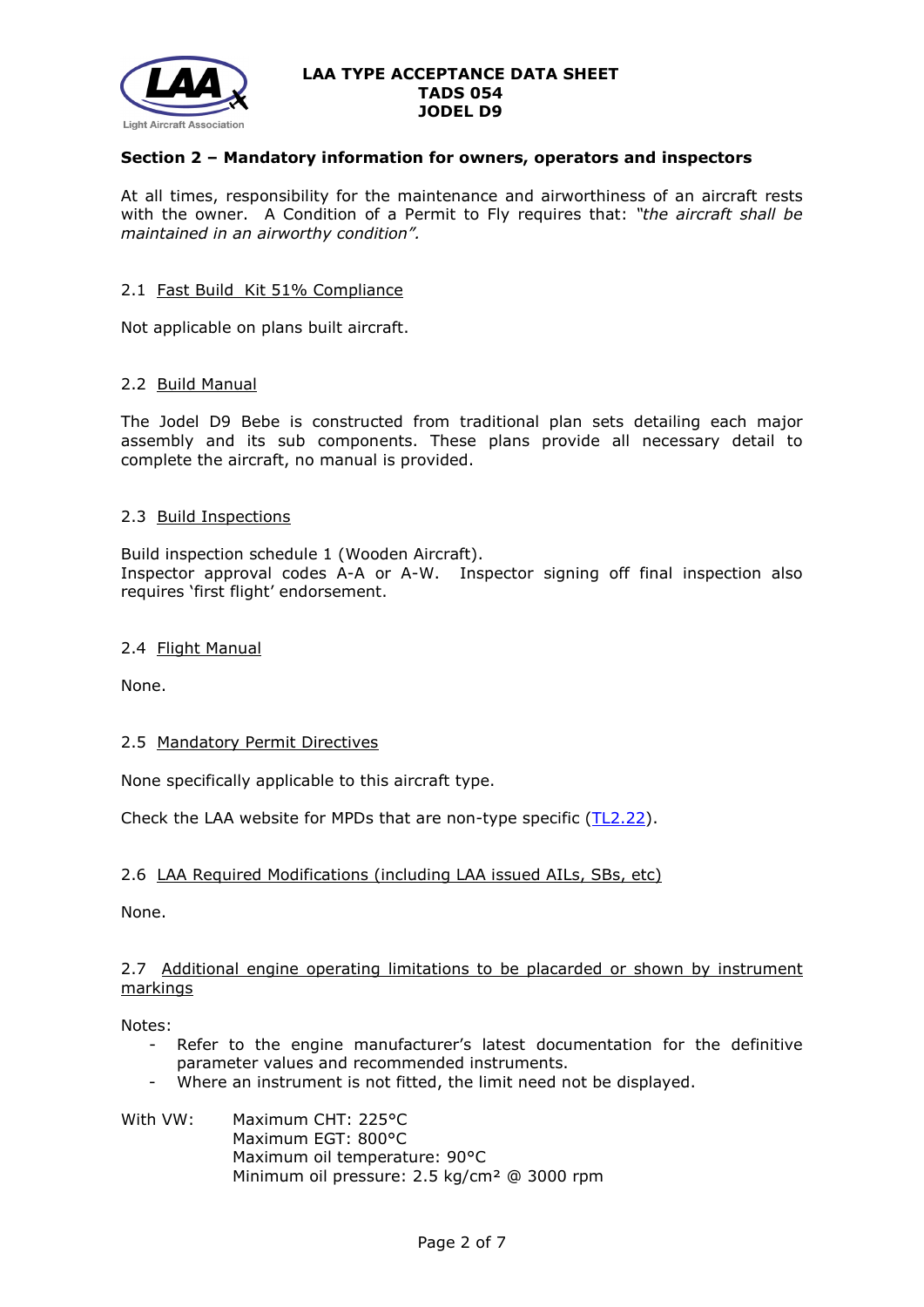

# 2.8 Control surface deflections

| Ailerons     | Up: $10.5 - 12.5^{\circ}$    |
|--------------|------------------------------|
|              | Down: 10.5 - 12.5°           |
| Elevators    | Up: 27 - 32°                 |
|              | Down: 25 - 30°               |
| Elevator tab | Up: 30°                      |
|              | Down: 30°                    |
| Rudder       | Left: 20 - 22°               |
|              | Right: 20 - 22°              |
| Flap         | Down: 23 - 24° (Not 29-31 as |
|              | shown on plans)              |

## 2.9 Operating Limitations and Placards

(Note that the wording on an individual aircraft's Operating Limitations document takes precedence, if different.)

- 1. Maximum number of occupants authorised to be carried: One
- 2. The aircraft must be operated in compliance with the following operating limitations, which shall be displayed in the cockpit by means of placards or instrument markings:
	- 2.1 Aerobatic Limitations Aerobatic manoeuvres are prohibited. Intentional spinning is prohibited.
	- 2.2 Loading Limitations Maximum Total Weight Authorised: 320 kg CG Range: 10.4 inches to 15.32 inches aft of the datum Datum Point is: leading edge of rectangular portion of wing
	- 2.3 Engine Limitations Maximum Engine RPM: 3300
	- 2.4 Airspeed Limitations Maximum Indicated Airspeed ( $V_{NE}$ ): 124 mph
	- 2.5 Other Limitations The aircraft shall be flown by day and under Visual Flight Rules only. Smoking in the aircraft is prohibited.

Additional Placards:

"Occupant Warning - This Aircraft has not been Certificated to an International Requirement"

A fireproof identification plate must be fitted to fuselage, engraved or stamped with aircraft's registration letters.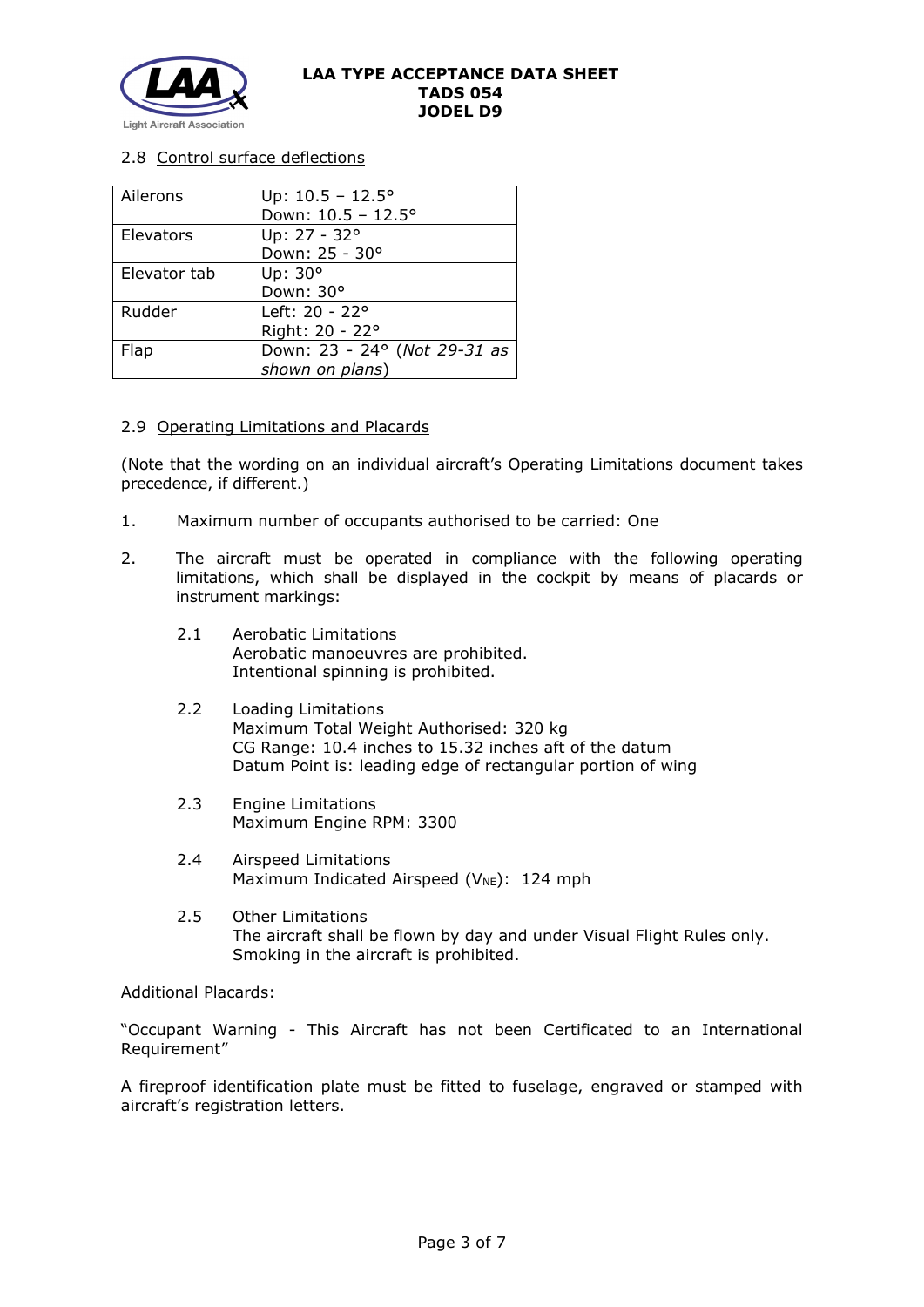

# 2.10 Maximum permitted empty weight

Not applicable.

# **Section 3 – Advice to owners, operators and inspectors**

## 3.1 Maintenance Manual

A customised version of the LAA Generic Maintenance Schedule may be used. Further information on maintenance schedules can be found in the **[Aircraft Maintenance](http://www.lightaircraftassociation.co.uk/engineering/Maintenance/Aircraft_Maintenance.html)** section of the LAA website.

### 3.2 Manufacturer's/Standard Options

None.

## 3.3 Manufacturer's Information (including Service Bulletins, Service Letters, etc)

In the absence of any over-riding LAA classification, inspections and modifications published by the manufacturer should be satisfied according to the recommendation of the manufacturer. It is the owner's responsibility to be aware of and supply such information to their Inspector.

The following ADs apply to the type (note that it is LAA policy that these be applied), copies of ADs available from LAA Engineering if required:

| AD reference | Summary                                                                                                                                                                                                                                                                                                                                                               |
|--------------|-----------------------------------------------------------------------------------------------------------------------------------------------------------------------------------------------------------------------------------------------------------------------------------------------------------------------------------------------------------------------|
| 59.7.2       | Inspection of rear bearing supporting torsion bar, joystick and aileron<br>control                                                                                                                                                                                                                                                                                    |
|              | Remove the central under-fuselage inspection panel and after slacking<br>off a quarter turn the two wood screws holding the rear bearing,<br>check that there is no play between the bearing and the bore in the<br>spar boom. If play exists, one of the following actions will apply:<br>i) If play is less than 0.5mm, re-tighten screws and return to<br>service. |
|              | ii) If play is between 0.5mm and 1.5mm then the aircraft should<br>not be flown until the play between the bearing and its<br>seating has been adjusted.                                                                                                                                                                                                              |
|              | iii) If the play is in excess of 1.5mm then further flight must not<br>be undertaken. Contact LAA for advice.                                                                                                                                                                                                                                                         |
|              | This AD requires repetitive inspection every 50 hours but for LAA<br>aircraft may be deferred to the following Permit renewal inspection or<br>up to 75 hours, whichever is the sooner.                                                                                                                                                                               |
| 59.22.4      | Installation of leading edge attachments to give stall warning<br>All examples of these aircraft are required to have stall warning strips<br>attached to the leading edges of the wings in accordance with the size<br>and position defined in Jodel drawing D.9-01.                                                                                                 |
| E 2 7 7 7 1  | Aileron control torsion tube - testing                                                                                                                                                                                                                                                                                                                                |

63.22.21 *Aileron control torsion tube – testing* Following a known breakage that could have had catastrophic consequences, all D9 aircraft were required to have their aileron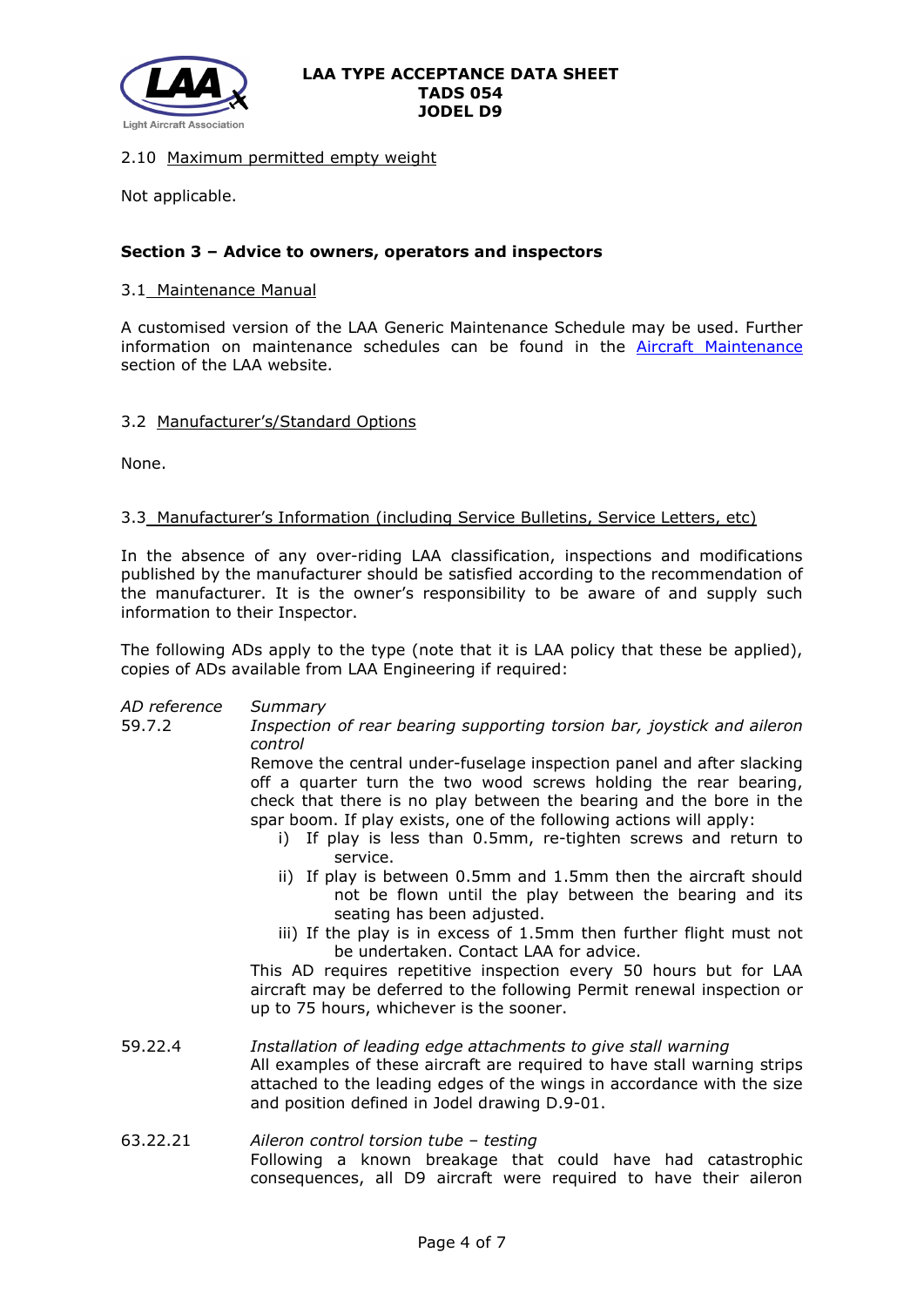

control torque tube (tube passing through the spar at the bottom of the control column) removed and returned to the factory for 'testing'. Parts tested satisfactory were returned with a "V" stamped on the front part of the tube or replaced with a modified tube stamped with a "W" on the front part of the tube. This was to be accomplished no later than 1 May 1964. Owners of D9 aircraft which were built prior to May 1964 and which do not exhibit a "V" or "W" as described, and for which there is no logbook confirmation that the AD is already complied with, should contact LAA for advice.

66.6.26 *Aileron double pulley assembly – inspection and/or modification* There have ben several failures of the brazing on the pins that retain the aileron pulley supports (four pins per aircraft), situated roughly mid-point on each wing. By 1966 all affected model Jodels were manufactured with welded rather than brazed pins and all previously manufactured aircraft had to be modified accordingly. Using a torch and mirror, inspectors should check that all D9 aircraft have welded pins rather than brazed.

# 3.4 Special Inspection Points

- Wing trailing edge attachment bolts: Jodel wing trailing edge attachment bolts (x2) are known to be particularly subject to corrosion. It is considered wise to remove these bolt every couple of years and renew as necessary. Replacement bolts are available from Jodel parts suppliers.
- Brake jam: an LAA Jodel D120 was damaged on landing when the starboard wheel brake jammed on. Subsequently, when the wheel was spun with the aircraft jacked up, it was again found to lock up. Investigation showed that grooves had been worn in the aluminium brake shoes at the points where the brake adjustment snail cams impinged on them and with the changed contact angle between the cams and shoes, the return springs could tend to push the shoes into contact with the brake drum. Because the fleet of LAA Jodels is not going to get any younger this might be an indication of a problem that is set to increase. Early inspection of brake units is recommended.
- Wooden structure damage and deterioration: Jodels are well known for their tendency to ground loop if mishandled on landing. The undercarriage is designed to collapse sideways in such a way that there is a good chance the wing spar will remain undamaged. However, instances of spar damage are known to have occurred even after apparently benign ground loop incidents. Very thorough inspection will be required after all such events. Other parts of the wooden structure particularly prone to damage are the engine firewall area behind the metal bulkhead, where moisture and oil soakage can lead to early deterioration, and in the aft fuselage tail-post area where these contaminants are also likely to collect. These areas are always worth examining closely and special attention should be given to keeping drain holes clear.
- Bozec fuel cock failure inspection: in 1987 there was a double fatality accident occurring to an LAA Jodel D112. The aircraft appears to have stalled and spun in from low altitude just after a normal touch-and-go manoeuvre. The reason was never positively identified but AAIB investigation did discover that the fuel cock had become disrupted. The following is copied directly from their report: "Investigation centred on the fuel cock, originally manufactured by Le Bozec in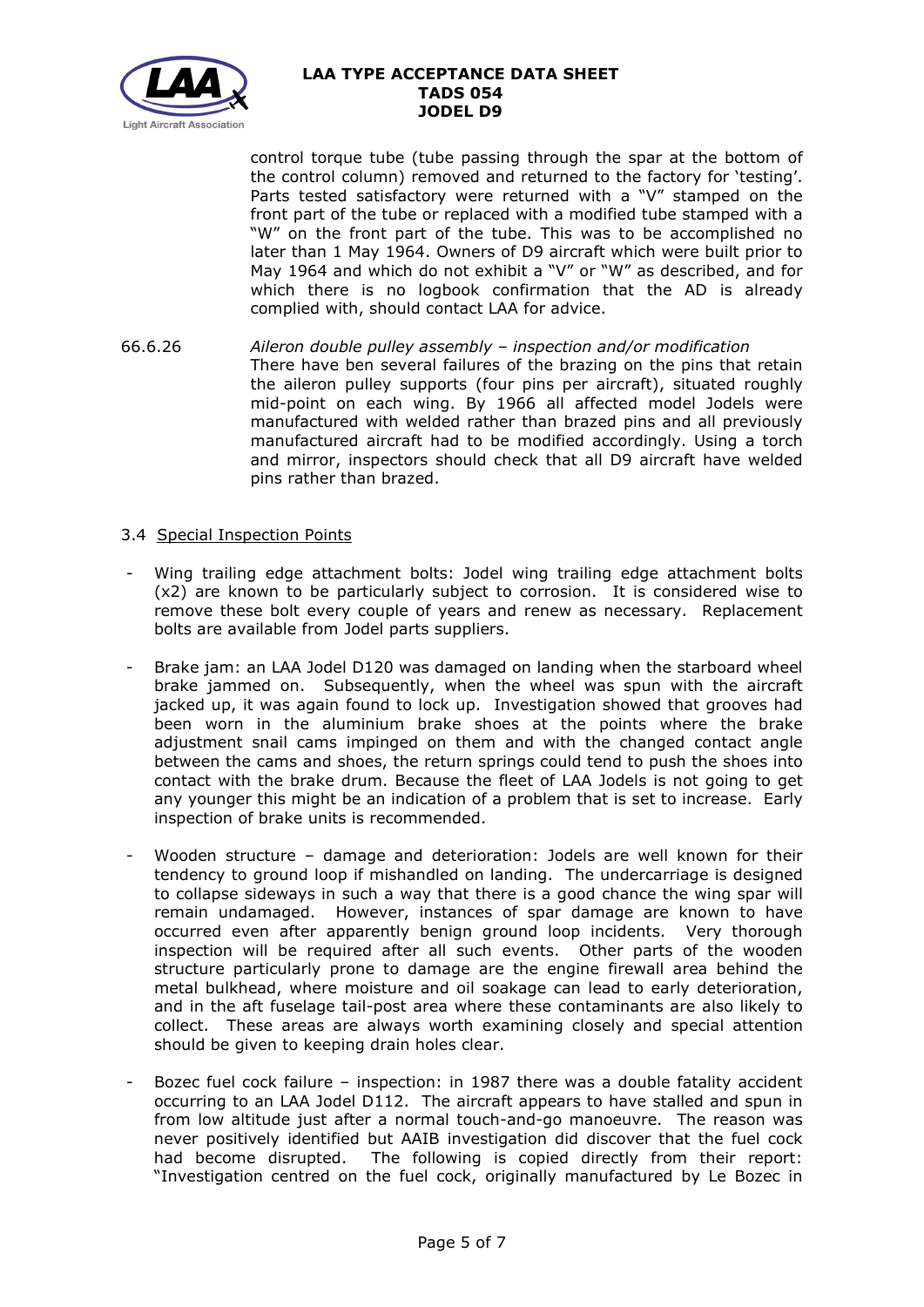

France, which is located immediately under the fuel tank and is operated by reaching forward under the instrument panel. The operation is that a plunger is moved downwards, within the barrel, to allow fuel to flow to the carburettor: the travel of the plunger is restricted only by a grubscrew located within a slot on the plunger. On G-BHIM, however, the plunger was found separated from its barrel and it was apparent that the top of the slot had been worn away, allowing the plunger to extend further, and the grubscrew to wear a groove along the cork plug. It could not be demonstrated conclusively that the plunger had been displaced from the barrel in flight, rather than in the impact, but the physical evidence suggests that even a light disturbance could have been sufficient to provoke a leakage of fuel". As a direct result of this accident the CAA published Airworthiness Directive 002.08.87 requiring repeat three-yearly dismantling and inspection of Bozec fuel cocks. Due to the influence of EASA, the CAA cancelled the AD on 28th September 2003. However, because of the useful safety information it provides we have continued to present the AD here, though it now provides no mandatory action. The information is presented here because these fuel cocks are known to be fitted to Jodel D112 aircraft and are probably fitted to many other Jodel models as well as other non-Jodel aircraft. The AD follows:

- 002.08.87 Inspection of Le Bozec fuel cock. Remove and dismantle fuel cock. Inspect for correct functioning and in particular that the cork end of the grub screw slot is sound and not in danger of being worn through. Replace any defective parts. This AD requires repetitive inspection every three years.
- Gilcouss electric fuel pump replacement: due to ageing of the neoprene diaphragms fitted to Gilcouss electric fuel pumps, reference 22657, and nonavailability of spare parts, these pumps are no longer to be used. They are known to be fitted to Jodel DR1050 and 1051 but are likely to be found on other Jodel models as well as other non-Jodel aircraft. In 1989 the French DGAC published AD 89.105 prohibiting the use of these pumps and the LAA considers this AD to be mandatory for all LAA aircraft, including homebuilts. The AD follows:
	- 89.105 Gilcouss Equipment Electric Fuel Pump Replacement. Remove all affected pumps (reference 22657) from service and replace with alternative part. (A replacement kit is available for Jodel aircraft.)
- Fuel tank floats: the cork floats fitted to the electric gauge senders of many Jodels are difficult to inspect without removal. However, several cases of breakdown and splitting of the corks (originals will be upwards of 40 years old!) have been experienced.
- Cowling fasteners: the frequent removal of the two piece fibreglass cowlings fitted to many variants results in wear to the Dzus fasteners. This can result in partial cowling detachment in flight - including quite frequently opening of the oil filler door where fitted. Replacement fasteners are the cure. Common practise in France is also to drill the rear cowling locator pegs to take quick release pins for positive cowling retention.
- Tailwheel steering: Directional control problems (aggravating the Jodel's ground loop tendencies) are exacerbated by incorrectly tensioned tailwheel leaf springs, by worn or incorrectly adjusted steering springs, and worn castoring/steering mechanisms. Replacement of worn-out wheel assemblies and steering springs by new Maule items has been found to give excellent results. In particular the Maule anti-shimmy steering springs are very effective. The advice of a reliable supplier should be sought in determining which equipment is most suitable in a given case.